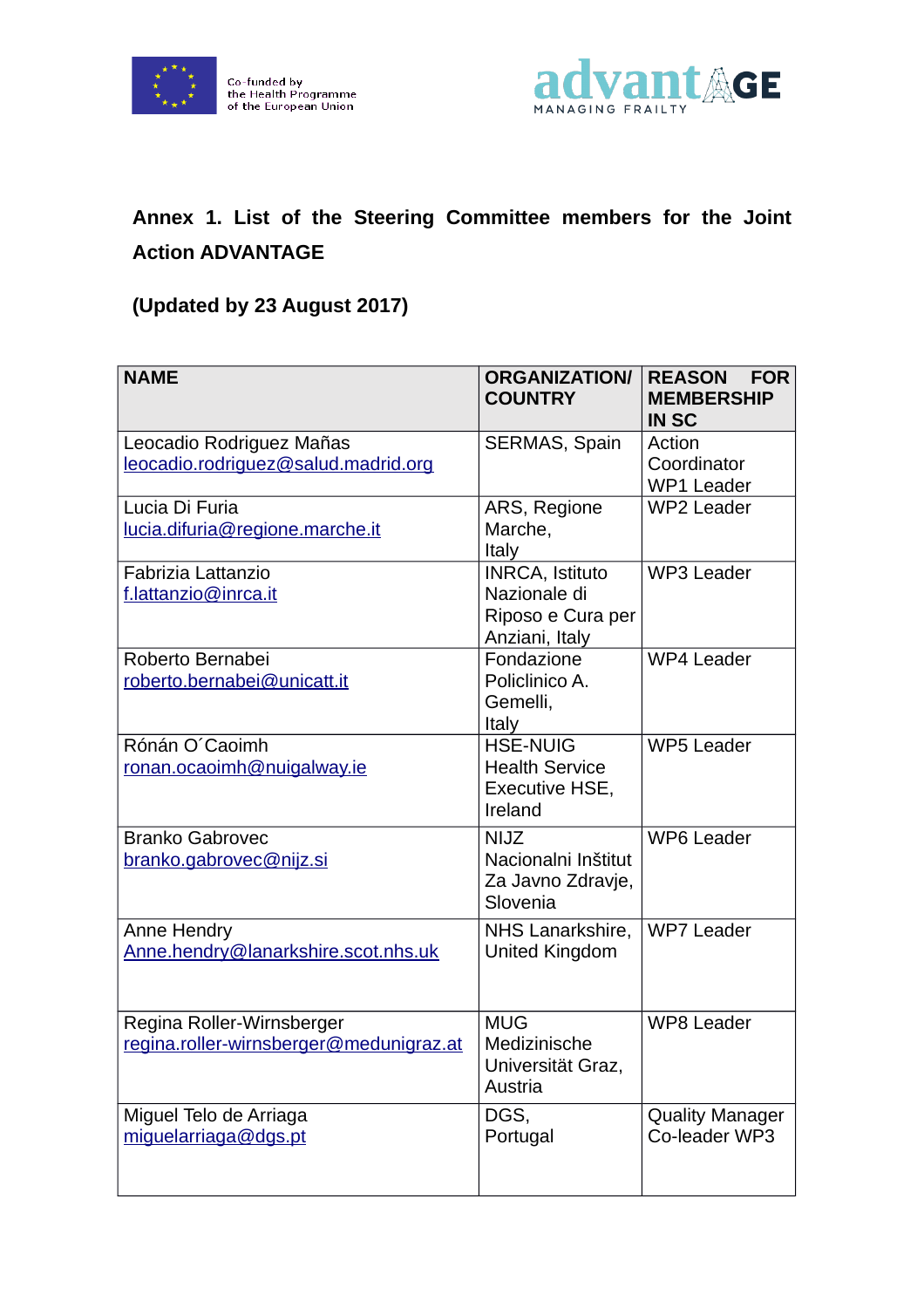

Co-funded by<br>the Health Programme<br>of the European Union



| Inés García-Sánchez<br>igsanchez@salud.madrid.org        | SERMAS,<br>Spain                                                                                        | Deputy<br>Action<br>Coordinator |
|----------------------------------------------------------|---------------------------------------------------------------------------------------------------------|---------------------------------|
|                                                          |                                                                                                         |                                 |
| Jose Viña<br>jose.vina@uv.es                             | <b>INCLIVA</b><br>Foundation for<br>research of<br>Comunidad<br>Valenciana Clinic<br>hospital,<br>Spain | Co-leader WP1                   |
| Elena Bozdog<br>elena.bozdog@publichealth.ro             | UBB,<br>Universitatea<br>Babes-Bolyai,<br>Rumania                                                       | Co-leader WP2                   |
| Tomas Targowski<br>tomasz.targowski@spartanska.pl        | NIGRIR, National<br>Institute of<br>Geriatrics,<br>Rheumatology<br>and<br>Rehabilitation,<br>Poland     | Co-leader WP4                   |
| Lucia Galluzo<br>lucia.galluzzo@iss.it                   | ISS, Istituto<br>Superiore di<br>Sanità<br>Italy                                                        | Co-leader WP5                   |
| Eleftheria Antoniadou<br>eleftheria.antoniadou@gmail.com | <b>University</b><br>Department of<br>Orthopeadics<br>University of<br>Patras UPAT,<br>Greece           | Co-leader WP6                   |
| Ana Maria Carriazo<br>anam.carriazo@juntadeandalucia.es  | Health Ministry of<br>the Andalusian<br>Regional<br>Government,<br><b>CSJA Spain</b>                    | Co-leader WP7                   |
| Josep Redón<br>josep.redon@uv.es                         | Foundation for<br>research of<br>Comunidad<br>Valenciana Clinic<br>hospital, INCLIVA,<br>Spain          | Co-leader WP8                   |